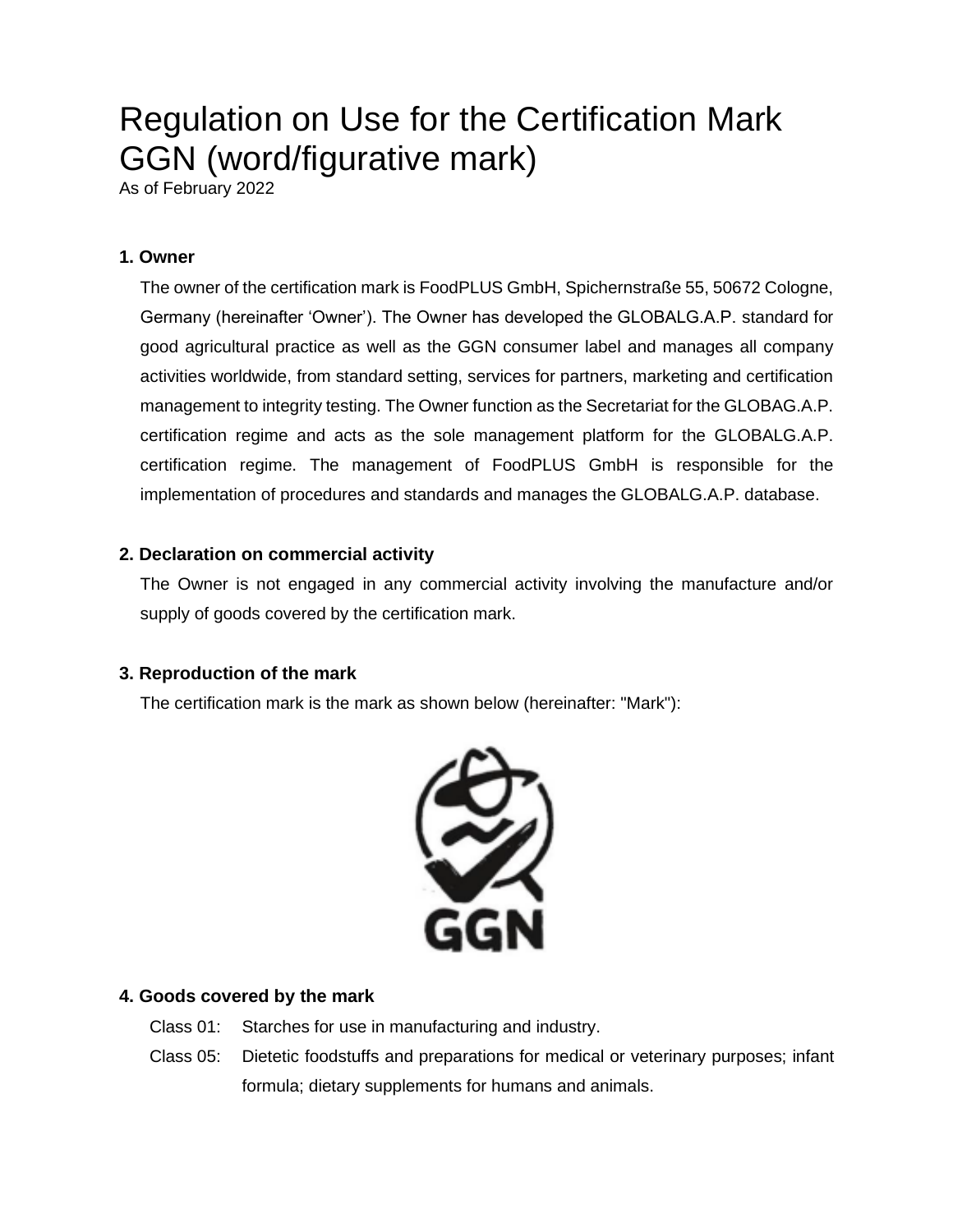- Class 18: Leather, furs and animal skins.
- Class 29: Meat, fish, poultry and game; meat extracts; preserved, dried and cooked fruits; jellies for food; jams; compotes; eggs; milk; milk products; edible oils and fats; prepared meals consisting substantially of meat, fish, poultry or game; all the aforesaid goods also being chilled or frozen.
- Class 30: Coffee; tea; cocoa; artificial coffee; sugar; rice; tapioca; sago; flour; cereal preparations; bread, pastries and confectionery; edible ices; golden syrup; mustard; vinegar; sauces, condiments; spices; herbs for culinary purposes; pizzas; prepared meals consisting substantially of pasta; all the aforesaid goods also being chilled or frozen.
- Class 31: Agriculture, horticultural and forestry products, and aquaculture products; foodstuffs and fodder for animals; fresh fruits and vegetables; seeds for planting; flowers; animal foodstuffs; malt; all the aforesaid goods also being chilled or frozen; live animals; natural plants.
- Class 32: Beer; mineral and aerated waters and other non-alcoholic beverages; fruit juice beverages; syrups and other preparations for making beverages; all the aforesaid goods also being chilled or frozen.

#### **5. Characteristics of the goods to be designated**

The Mark certifies and guarantees that the goods bearing the Mark have been produced on the basis of the GLOBALG.A.P. standard "GLOBALG.A.P. IFA" and that this has been verified by annual inspections. Excluded from certification are crops grown solely for medicinal or aromatic purposes, including goods containing such crops. The conditions for certification according to the aforementioned standard are compliance with various regulations on quality management, food safety, pesticide residue monitoring systems to be observed in the production of the goods covered by the Mark. The standard ensures that the goods bearing the Mark have been produced based on responsible, safe, transparent and sustainable agriculture. The standards applicable to the respective sectors (crops, livestock and aquaculture) consist of the general set of rules as well as the specific sets of rules for the respective sector. The corresponding standards are freely accessible under the following direct links:

General Requirements https://www.globalgap.org/.content/.galleries/documents/200715\_GG\_GR\_Part-I\_V5\_4-GFS\_en.pdf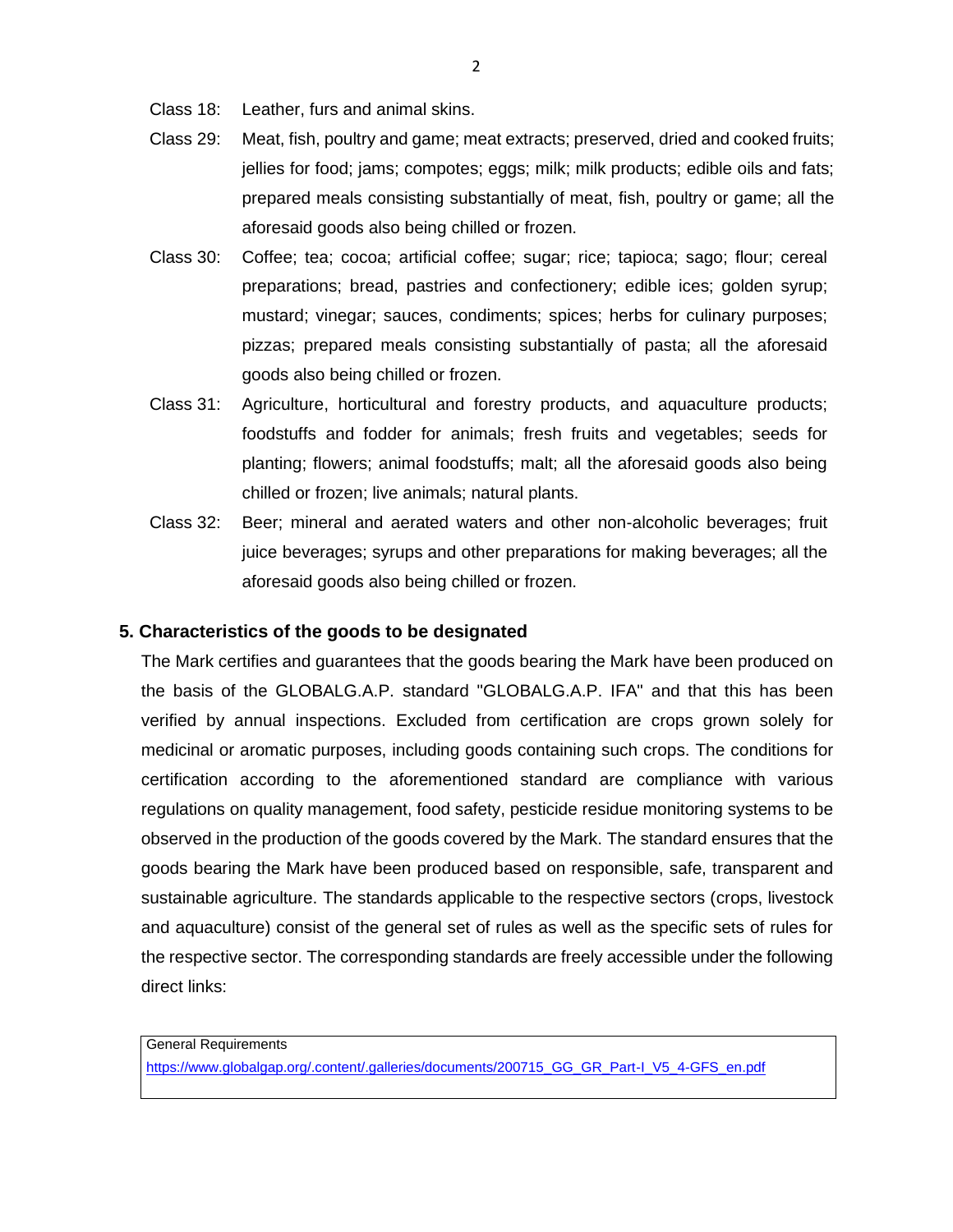Crops Rules (incl. fruit, vegetables, flowers, ornamentals, plant propagation material, combinable crops, tea, hop) https://www.globalgap.org/.content/.galleries/documents/200221\_GG\_GR\_Crops\_Rules\_V5\_3-GFS\_en.pdf Aquaculture Rules (incl. finfish, crustaceans, molluscs) https://www.globalgap.org/.content/.galleries/documents/200715\_GG\_GR\_Aquaculture\_Rules\_V5\_4-GFS\_en.pdf Livestock Rules (incl. dairy, cattle and sheep, calves, pigs, poultry, turkey)

https://www.globalgap.org/.content/.galleries/documents/190201\_GG\_GR\_Livestock\_Rules\_V5\_2\_en.pdf

#### **6. Conditions for the use of the trademark; Sanctions**

The Mark may be used only with the prior written consent of the Owner. The basic requirement for consent to use the Mark is a valid GLOBALG.A.P. certification of the producer or group of producers (in the following: "Producer") of the goods and GLOBALG.A.P. Chain of Custody certifications for all companies in the supply chain of the goods (intermediate suppliers, supplier). In connection with the application procedure, the applicant must also prepare a portrait of the Producer (farm), which will be published on the websites at www.ggn.org. The register of all authorized users of the Mark is available at: https://ggn.org/Flori/OurFarms.

After consent has been given, the Mark may only be used together with the individually assigned identification number, which enables the end consumer to identify the Producer of the respective goods and to view the portrait of the Producer.

The Mark must always be used as a certification mark.

In the event of misuse of the Mark or culpable infringement of these regulations by the Producer, the Owner may, in particular, take the following measures:

- issue a warning
- in case of recurrence, impose an appropriate contractual penalty in favor of the Owner
- withdraw the authorization to use the Mark, in urgent cases with immediate effect

In the event that the infringer is a party otherwise entitled to use the Mark, the infringer may file an appeal against the above measures with a statement of grounds of appeal. In response to this appeal, the Owner must withdraw the measures taken or maintain them with reasons. If the infringer does not agree with the appeal decision of the Owner, he may appeal to the ordinary courts.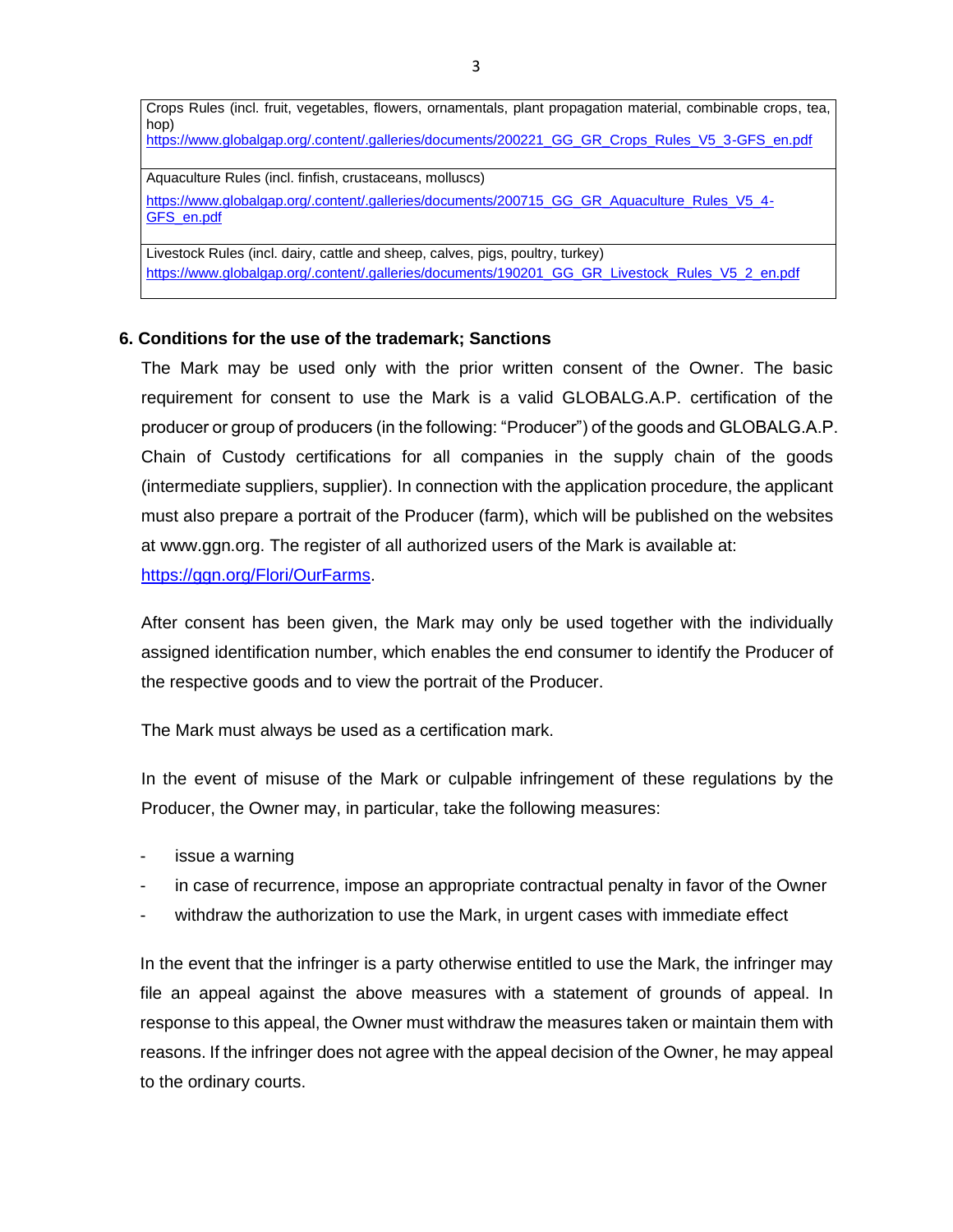In addition, the Producer has an independent right of appeal in the following situations:

(i) Where the Owner refuses to certify goods or to authorize the use of the Mark;

(ii) Where the Owner authorizes use of the Mark subject to certain conditions and the Producer wishes to appeal in relation to those conditions.

## **7. Companies authorized to use the trademark**

Use of the Mark is available to any Producer that complies with these Regulations, and trades in the sectors plant, farm animal, or aquaculture.

Only Producers who have previously applied for certification and have been successfully inspected by an accredited certification body approved by the Owner are authorized to use the Mark. Provided that the Owner confirms the application after successful inspection, consent to use the Mark is granted.

The use of the Mark is subject to fees payable to the Owner according to the applicable fee schedule, which may be adjusted annually by the Owner. The General Fee Table 2021 for obtaining a GLOBALG.A.P. certification is available at:

https://www.globalgap.org/.content/.galleries/documents/211201\_General-GG-Fee-

Table\_2021\_V6\_en.pdf

The license fees for using the Mark are available at:

https://www.globalgap.org/uk\_en/ggn-label/about-the-ggn-label/index.html

## **8. Verification and monitoring**

In order to obtain and maintain a certification, a registered Producer must conduct a selfinspection as well as receive an inspection by the certification body. Certification bodies must been previously accredited by the Owner on the basis of the "Certification Body and Accreditation Rules " (Part III of the "GLOBALG.A.P. General Regulations") according to ISO/IEC 17065. The inspections cover, in particular, all products covered by the certification, including the production processes related to them, as well as all registered production sites.

The self-inspection must

- cover all registered production sites, products and processes within the scope of certification to verify compliance with certification requirements,
- be carried out under the responsibility of the Producer